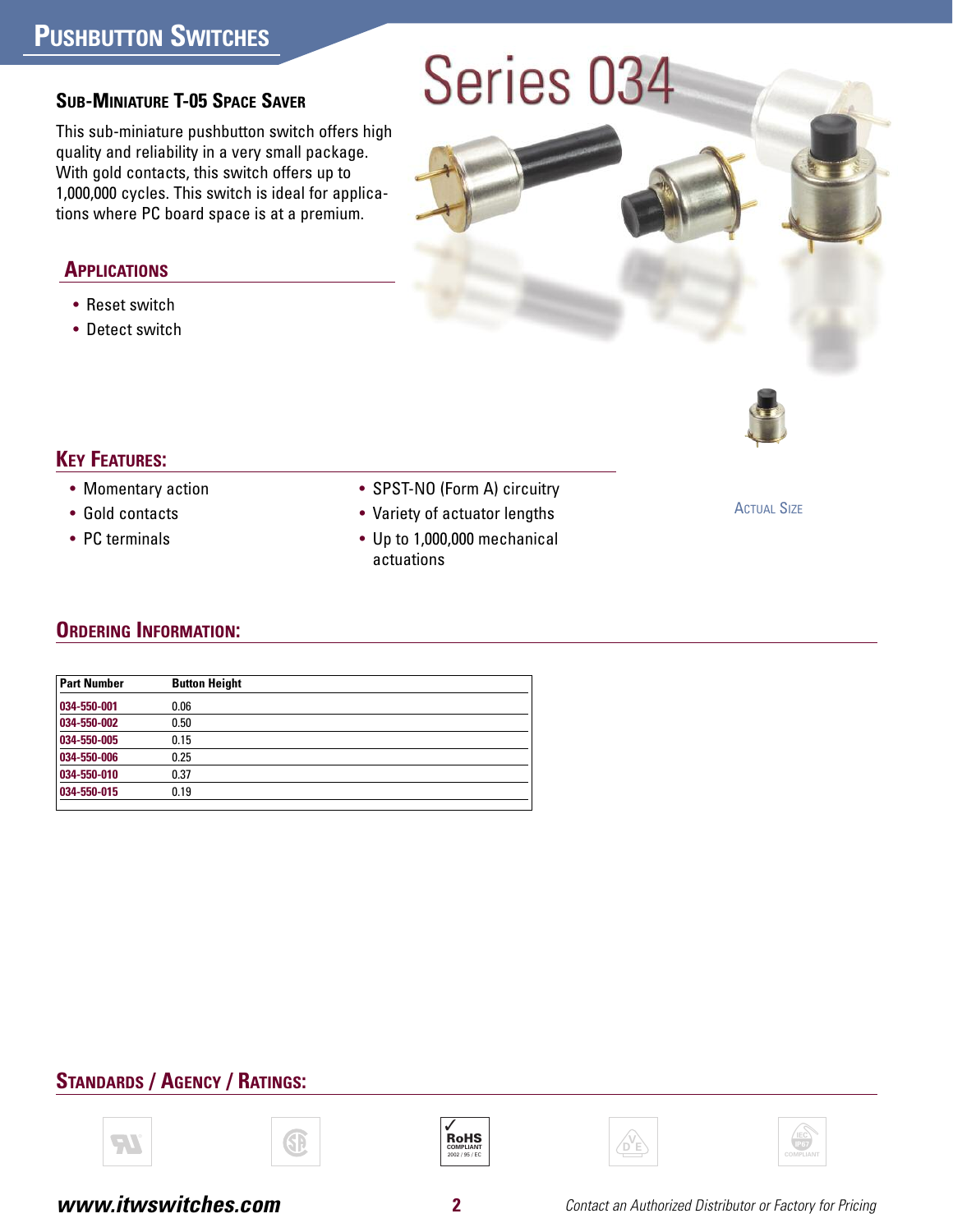## **SERIES 034: SUB-MINIATURE T-05 SPACE SAVER**

#### **034-550-001**



#### **034-550-002**



#### **034-550-005**



#### **034-550-006**



## **034-550-010**



**800.544.3354** *Designs and specifications are subject to change*

**PUSHBUTTON SWITCHES**

**MECHANICAL / ELECTRICAL CHARACTERISTICS:**

#### **Circuit:**

SPST-NO (Form A) Momentary

**Temperature rating:** -30°C to +65°C (-22°F to +149°F)

**Life (mechanical):** 1,000,000 actuations

**Contact rating:** 100 mA @ 125 VAC

#### **Actuator:**

thermoplastic (PBTP)

**Can:** Nickel-silver

**Contacts & terminals:** gold over nickel plate

#### **034-550-015**